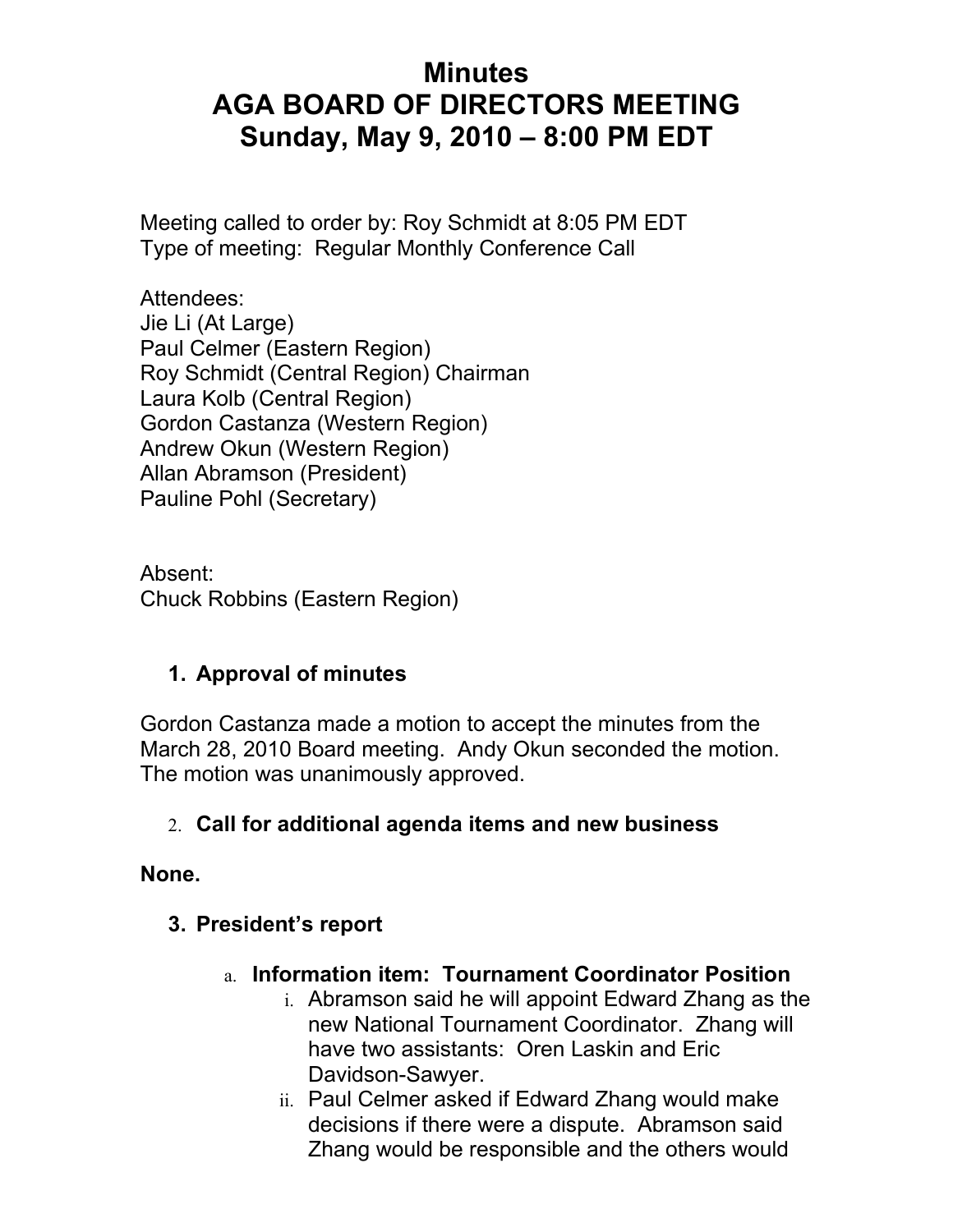help. Celmer asked how Abramson knows Zhang. Abramson said he has been on the go scene for a few years in the D.C. area. He is a strong player and has enthusiasm about the game and the organization. There may be a learning curve, but he will have the support of his assistants as well as the president and other experienced volunteers.

iii. Okun asked why Zhang is the head and the other two are assistants. Abramson said Edward volunteered.

#### **b. Discussion item: Recognition for long-term members**

- i. Abramson recommends offering lifetime membership for anyone with more than 50 years of membership. He would like to make the number 40 eventually, but start with the 50 years number and see how it goes. Abramson said he is not sure how many members have that many years of membership, but it is far fewer than if we made the number 40 years.
- ii. Kolb asked if the calculation of the 40 years would be for adult full membership only or include youth memberships too. Abramson said he was thinking of just starting from when they first joined regardless of membership type. He isn't sure how long youth membership has been in effect. Abramson said he will check with Sam Zimmerman to find out both how many members have been members for 50 years and when youth membership started and if the number of members affected will be significantly larger if youth membership is included.

#### **c. Information item: Membership cards status**

i. Abramson said that membership cards will be printed for current members within the next month or two. The cost of the cards will be less than 50 cents per card. He printed cards for all current members as well as those whose membership lapsed in 2009 (hoping to inspire them to rejoin). He ordered 5000 blank cards that will be stored and printed as needed. This will last for about two years at current rates of membership. The cost is about \$2500 which is over the budget of \$1000, but it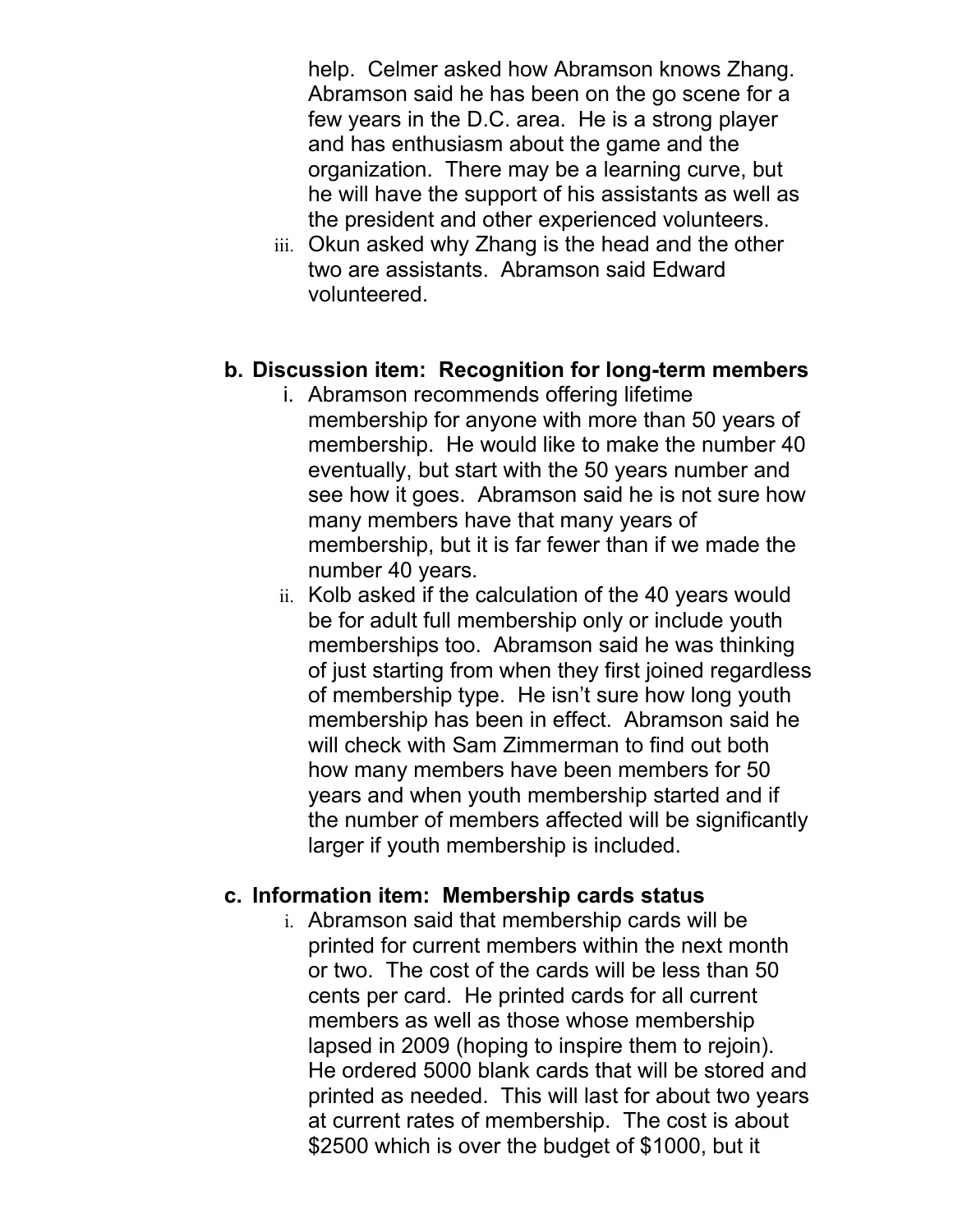should last for a few years. Jie Li asked what the cards are made of. He said they are like a sky blue plastic credit card.

ii. Okun said we should come up with a price for a replacement card. Abramson said he thinks \$5 is reasonable.

### d. **Reminder: Chapter Calls**

i. Abramson asked if any Board members had made any calls to chapters in their region. Castanza said he has talked to four chapter presidents in his region. He said chapter members would like to see more frequent ratings updates.

#### **e. Information item: West Coast go camp status**

i. Abramson got an update from Fritz Balwit today saying that he and his group of volunteers would like to hold a west coast camp next year, but they are not prepared to run one this year.

#### f. **Information item: SPOT1 internet tournament**

- i. Abramson said the finals were today. Jie Li said Edward Zhang did a good job running the tournament considering that it was his first time running a tournament this large. Li said the problems mostly involved the use of the web cameras. Li said the web page was strange and the pairings were hard to find, so that should be changed next time.
- ii. Okun said he had the impression that there was some confusion between the tournament organizers and the KGS administrators. Abramson said the tournament could have run more smoothly if there had been better communication with the administrators and that he will speak to Edward about that.
- iii. Li said the players were happy with the tournament with few exceptions. Most problems involved the web cameras with older players or with Korean players where language was a barrier to communication. (Zhang speaks English and Chinese)
- iv. Abramson said he got feedback from people who said the cameras made the games seem more personal.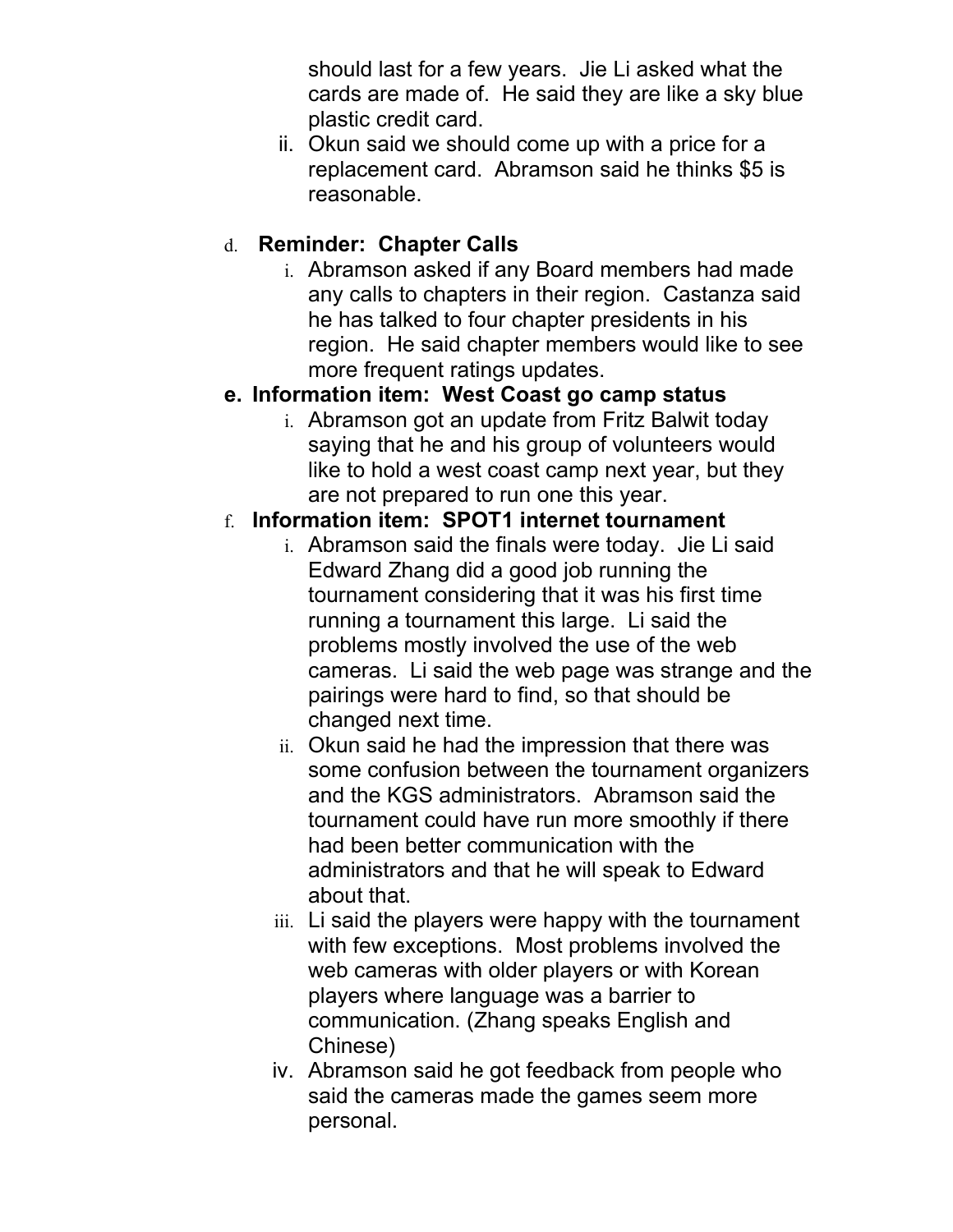- v. Li said some players' pictures took up a lot of space so it was distracting. There should be a standard size in the future.
- vi. Abramson said he would like to get a women's online tournament and a pair go online tournament eventually.
- vii. Okun said it seems like there will be a learning curve with the webcam, so maybe the tournaments that use the cameras should start small so the TD can individually help the players with the cameras. 40 may have been too big of a tournament to start with.

# **g. Discussion item: TD for U.S. Open at the Congress**

- i. Peter Freedman, who ran the Portland Congress, thinks that the people who work hard on the Congress should get paid for their efforts. He started the precedent of paying travel expenses for the US Open tournament director. Todd continued with the precedent in Washington, D.C., so now after two years, the T.D. expects the Denver Congress to pay again. The Congress director this year said the budget will not support that and it would be hard to draw the line somewhere. The T.D. refused to do it without expenses being paid, so the tournament will be run by Sam Zimmerman and Chris Kirschner. Jon Boley will assist remotely. They are testing software to use and will have a backup plan if there are problems with the new software.
- ii. Celmer said he is sorry it has come to this and asked if there any way to come to an agreement. Abramson said the directors said there was no room for negotiation.
- iii. Castanza asked if Abramson had heard of an offer from a generous benefactor to pay Chris Sira's airfare. Abramson said he had not, but is concerned that a precedent would be set, and that any donation made to the Congress would be used for other expenses.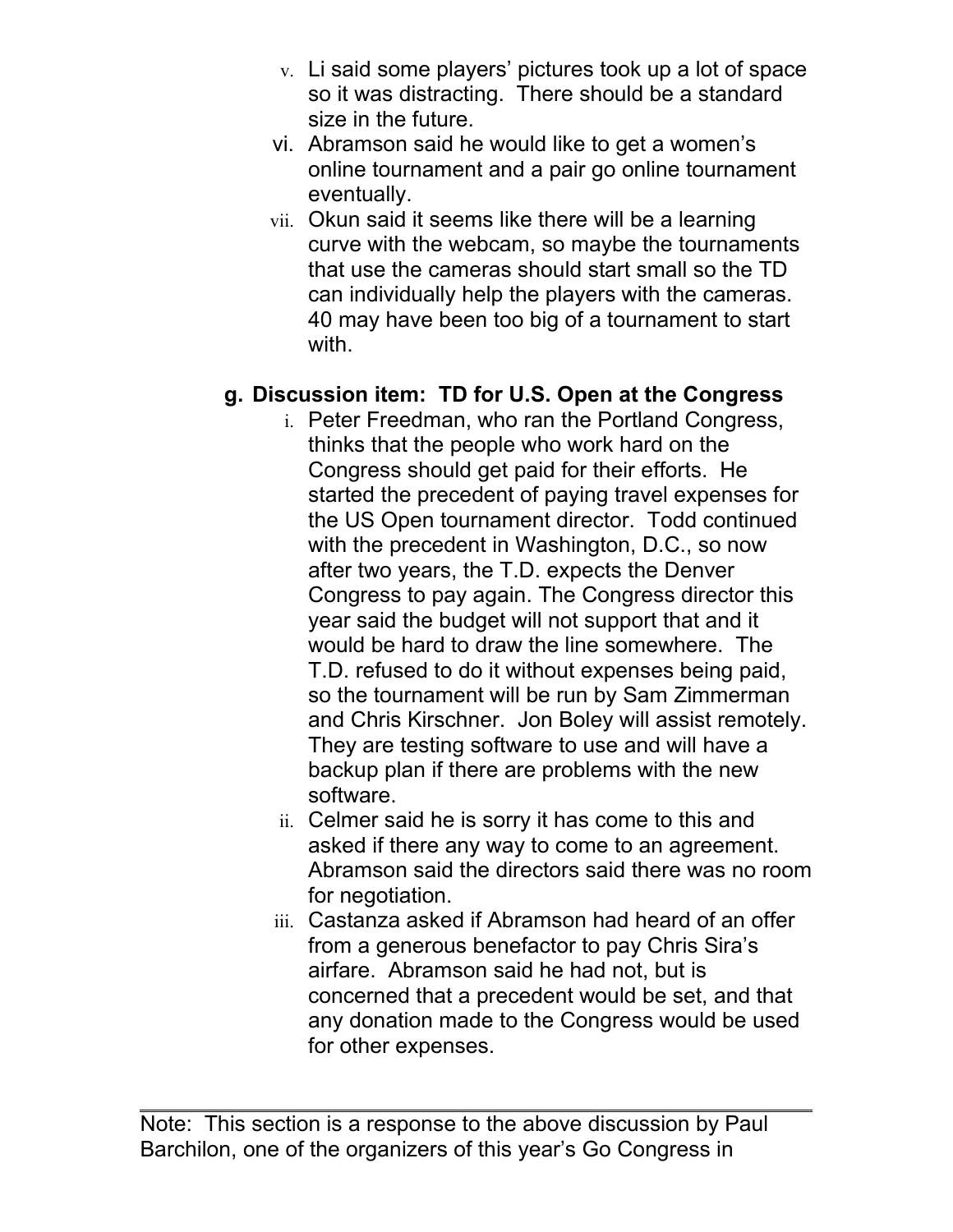Colorado. He was not on the conference call, so he didn't get a chance to address the Board at the meeting, but he wants them to know more about this issue.

#### To the Board:

I just read the May minutes, and while they may accurately reflect what was said at the meeting, I did want to clarify the Congress position on paying TDs. I am organizing the tournaments for the event, and both myself and Karen Jordan thought it was quite reasonable to pay Chris Sira and Jeff Shaevel for their travel expenses. Allan and Chris Kirschner were dead set against this, and we acceded to their request. To say that there was no room for negotiation is absolutely not accurate. We tried very hard to find a solution, but were told that this was non-negotiable by Allan and Chris. They are in a position to make this decision, which is fine, but I wanted it noted that the local organizers thought paying the TDs was fair, and we were perfectly willing to do it. Chris and Jeff work nonstop at the Congress, with not even a minute to take in a lecture or enjoy themselves. Although I understand that we cannot pay everyone for the work that they do on the Congress, I think that the US Open is the single most important event at the Congress. It has run more smoothly for the past two years than ever before, thanks to the hard work of Chris and Jeff. My personal feeling is that once again the AGA has not done a good job of either thanking or rewarding volunteers who have shown extraordinary devotion.

This issue is closed now, we have already accepted Chris Kirschner and Sam Zimmerman as TDs. I am sure they will do an excellent job, but I still feel badly about what happened with Chris and Jeff. The price of airfare was small, and I think the damage wrought by this decision is quite large. What is done is done, but I don't want Karen or myself being blamed for refusing to negotiate, when that was absolutely not the case. Please amend the minutes to reflect this, and let the board know.

Thanks much,

Paul Barchilon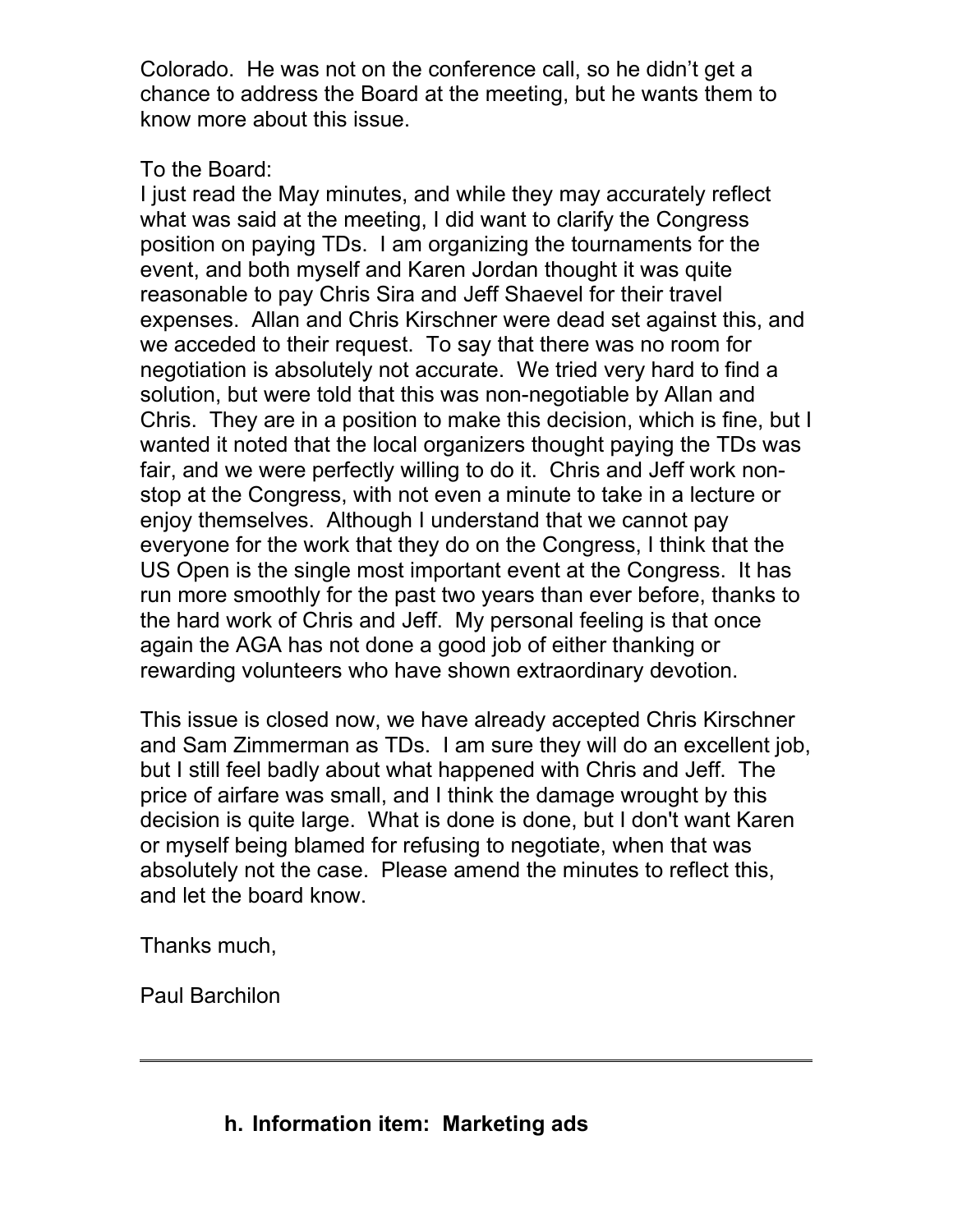- i. Abramson said he tried running and advertisement on Facebook targeting women. He chose the option to pay for how many people clicked on the site rather than on how many saw the ad. There were about 11,000 people exposed to the ad and there were two clicks that cost the AGA less than fifty cents.
- ii. Okun said he has a little experience with Facebook ads and can take a look at it and try something.
- iii. Abramson said he would like to someday pay for a video to be played at airports around the country, but the budget won't allow that now.

#### **i. Information item: ads on the AGA website**

- i. Abramson said that a company offered to advertise on the AGA website as an experiment. The contract should go into effect within a couple of months. We could end the advertisements at our discretion if they advertise something we do not approve of or in a way that is offensive.
- ii. Li asked if Colburn had suggested switching to Google Apps for our e-mail and if any progress had been made. Abramson said that it was approved and should go into effect in a few months saving some money.

# **j. Request/discussion item: Profiles on our site**

i. Abramson said that most organizations include profiles of their Board members and officers on their websites. He asked the Board for their reaction to the idea. Schmidt, Celmer, and Kolb said it would be fine. Okun said it doesn't seem like a high priority item, but has not problem with it. Abramson said he and Kirschner will put together guidelines for the profiles and send them out soon.

# **k. Discussion item: draft budget**

- i. Abramson said he sent a draft budget out for the Board to review. Third quarter income was below expected values, and investment income is below what he had expected. Okun said the returns seem consistent with the current risk-free rate.
- ii. Congress signups are at about 120 attendees so far. This is not too historically low, so it isn't time to panic. The breakeven point is about 360. There will be a Japanese tour group this year and there may even be a Korean tour group.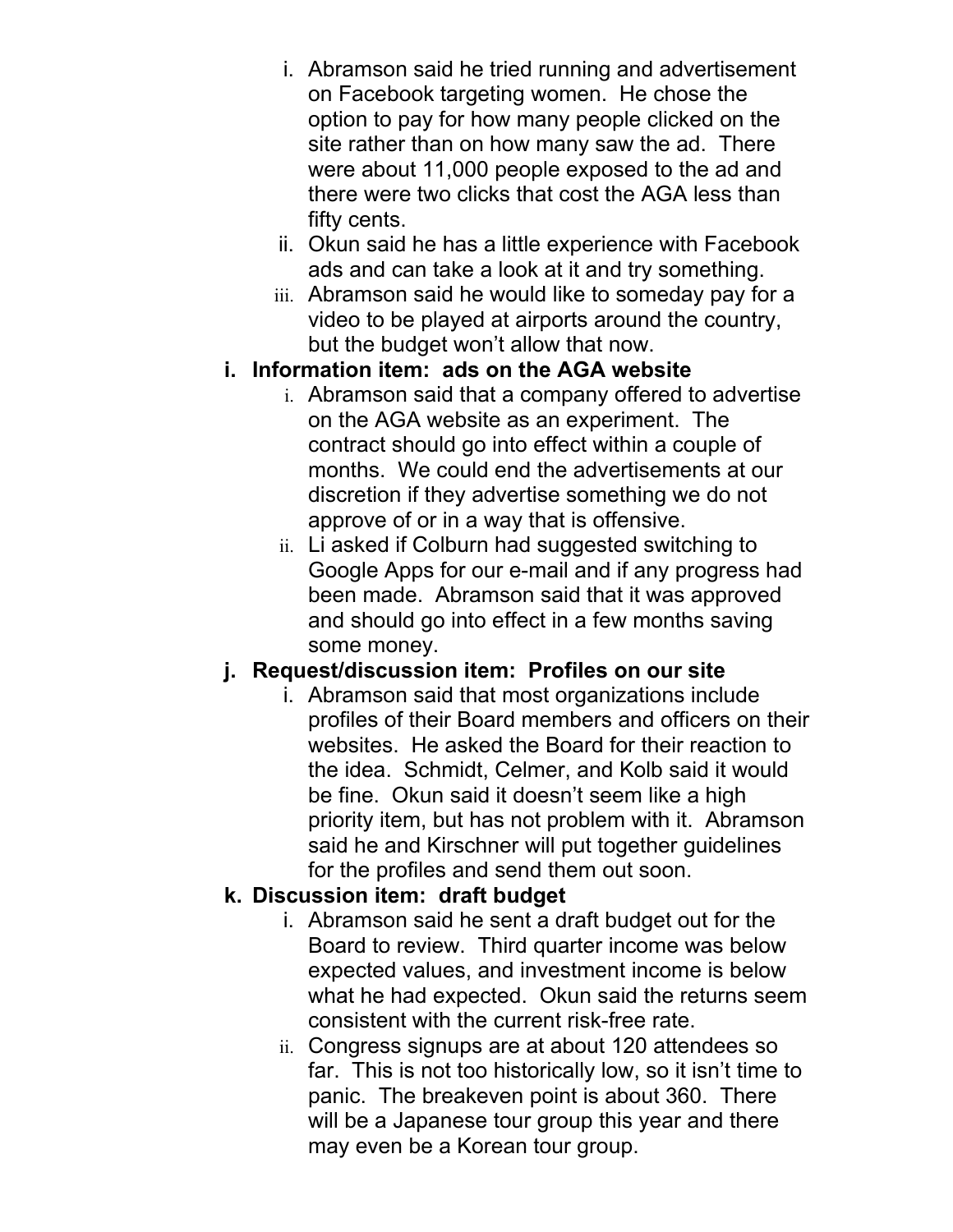- iii. The e-journal and yearbook are within budget so far.
- iv. Okun asked what the rationale is for keeping such a large reserve. He said it is roughly three years worth of budget. Abramson said a large part of the reserve is money we are not at liberty to spend, because it is Congress surplus, earmarked for local clubs. He said that using the reserve for programs like experimenting with marketing is a good idea. He doesn't mind spending the money, but doesn't want to spend it in large amounts or on regular operating expenses.
- v. Abramson said the Congress surpluses can be spent for up to ten years by the local organizers on AGA related projects. A common use has been to bring a professional in for a workshop.
- vi. Abramson said he has heard from Paul Barchilon that he may be able to reduce his youth budget.
- vii. Schmidt said there needs to be a line for the youth time membership in the budget and that the money should be amortized properly across the number of years that it covers. Abramson said he will make that change.
- viii. Because of logistics, Chris Garlock will be sending out the annual issue without the CD. The files will be put on the web for download later. This could save the AGA thousands of dollars this year when we need it. Abramson doesn't know whether Garlock will want to continue that method in the future when there isn't a logistical problem preventing the mailing of a CD.
	- ix. Mary Laird has been checking the PO Box every other week rather than every week as in the past, saving a few thousand dollars. Okun asked whether it would make sense to change the location of the PO Box to somewhere it doesn't take hours of effort to check. Abramson said the older members like to keep the consistent PO Box out of tradition. Li said there is a premium forwarding service offered by the USPS that costs about \$20 per week to forward mail wherever you want for an extended period of time. Abramson said he will look into it.
- 4. **Old Business**